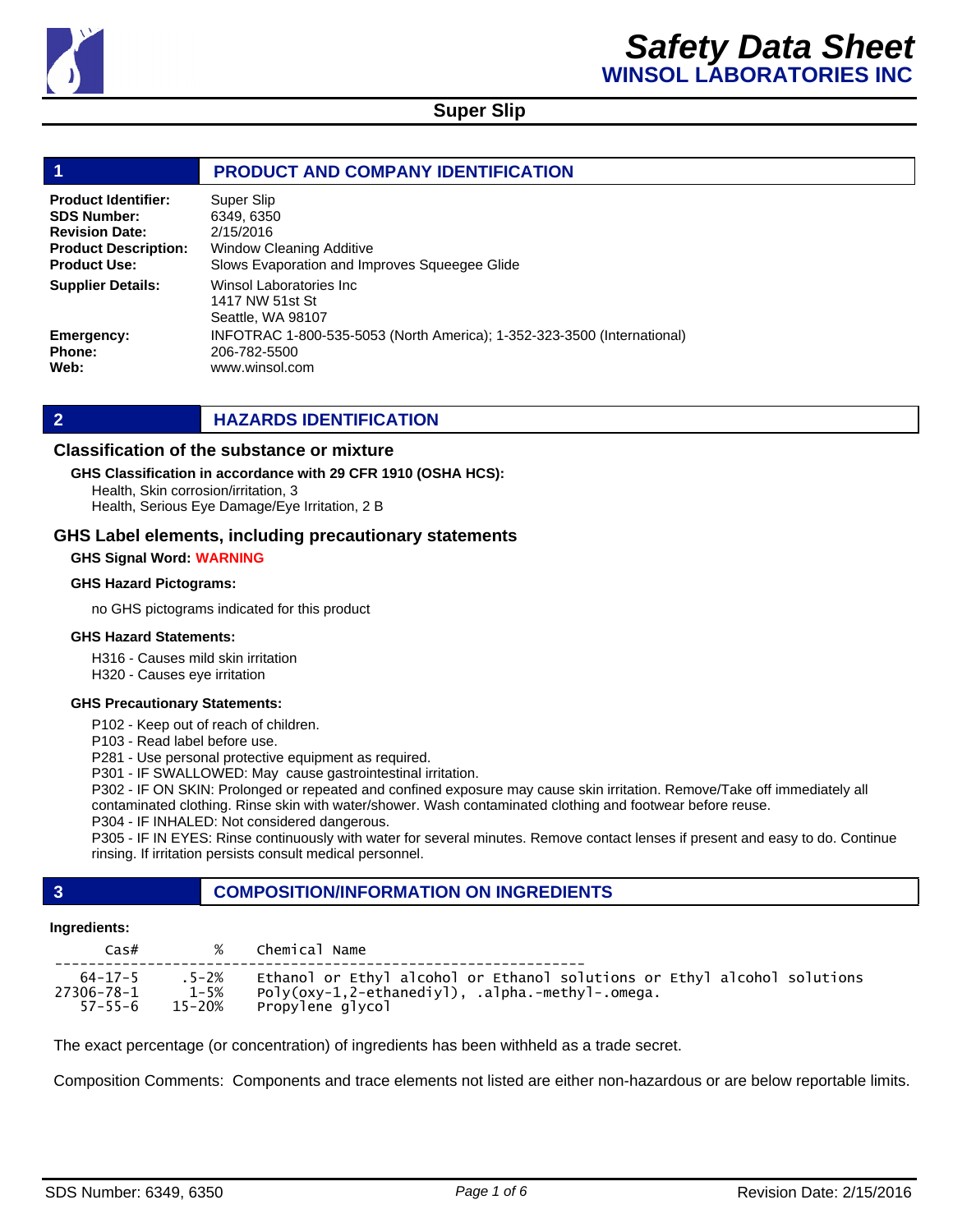

| $\overline{4}$       | <b>FIRST AID MEASURES</b>                                                                                                                                                                                            |
|----------------------|----------------------------------------------------------------------------------------------------------------------------------------------------------------------------------------------------------------------|
| Inhalation:          | Not considered dangerous.                                                                                                                                                                                            |
| <b>Skin Contact:</b> | Prolonged or repeated and confined exposure may cause skin irritation. Remove/Take off immediately all contaminated<br>clothing. Rinse skin with water/shower. Wash contaminated clothing and footwear before reuse. |
| <b>Eye Contact:</b>  | Rinse continuously with water for several minutes. Remove contact lenses if present and easy to do. Continue rinsing.<br>If irritation persists consult medical personnel.                                           |
| Ingestion:           | Swallowing may cause gastrointestinal irritation. If irritation persists consult medical personnel.                                                                                                                  |

|  | <b>FIRE FIGHTING MEASURES</b> |
|--|-------------------------------|
|--|-------------------------------|

| <b>Flammability:</b> | Not flammable |
|----------------------|---------------|
| <b>Flash Point:</b>  | N/A           |
| LEL:                 | N/A           |
| UEL:                 | N/A           |

EXTINGUISHING MEDIA: Water

UNUSUAL FIRE AND EXPLOSION HAZARDS: None

SPECIAL FIRE FIGHTING PROCEDURES: Self-contained breathing apparatus with a full face piece operated in a pressure demand or other positive pressure mode.

**6 ACCIDENTAL RELEASE MEASURES**

SMALL SPILL: Absorb liquid on paper, vermiculite, floor absorbent or other absorbent material and transfer to labeled containers.

LARGE SPILL: Stop spill at source, dike area of spill to prevent spreading, pump liquid into salvage tank. Remaining liquid may be taken up on sand, clay, floor absorbent or other absorbent material and shoveled into labeled containers. WASTE DISPOSAL METHOD: Review Federal, Provincial and Local Government requirements prior to disposal. PRECAUTIONS TO BE TAKEN IN HANDLING AND STORAGE: Exercise care and caution. Store in cool dry place. OTHER PRECAUTIONS: Containers of this material may be hazardous when emptied, since emptied containers retain product residues (vapor, liquid and/or solids), all hazard precautions given in the data sheet must be observed.

**FIGURE 12 IN STORAGE** 

| <b>Handling Precautions:</b> | Keep material out of reach of children. |
|------------------------------|-----------------------------------------|
| <b>Storage Requirements:</b> | Store in cool/dry area.                 |

| <b>EXPOSURE CONTROLS/PERSONAL PROTECTION</b> |
|----------------------------------------------|
|----------------------------------------------|

| <b>Personal Protective</b> | RESPIRATORY PROTECTION: If TLV of the product or component is exceeded, a NIOSH/MSHA                 |
|----------------------------|------------------------------------------------------------------------------------------------------|
| Equipment:                 | jointly approved air supplied respirator is advised in absence of proper environmental control. OSHA |
|                            | regulations also permit other NIOSH/MSHA respirators under specified condition.                      |
|                            | Ventilation: Provide general or mechanical ventilation or local exhaust.                             |
|                            | <b>PROTECTIVE GLOVES: Use impermeable gloves to prevent skin contact. Use head caps, boots,</b>      |
|                            | chemical aprons when necessary.                                                                      |
|                            | EYE PROTECTION: Use safety eyewear designed to protect eyes against liquid splash and mists.         |
|                            | Consult your safety equipment supplier.                                                              |
|                            | OTHER PROTECTIVE CLOTHING OR EQUIPMENT: Use protective clothing to prevent skin contact.             |
|                            | Use head caps, boots, chemical aprons when necessary.                                                |
|                            | WORK/HYGIENIC PRACTICES: Eyewashes and safety showers in the workplace are recommended.              |
|                            | Wash hands after using. Monitor exposure levels.                                                     |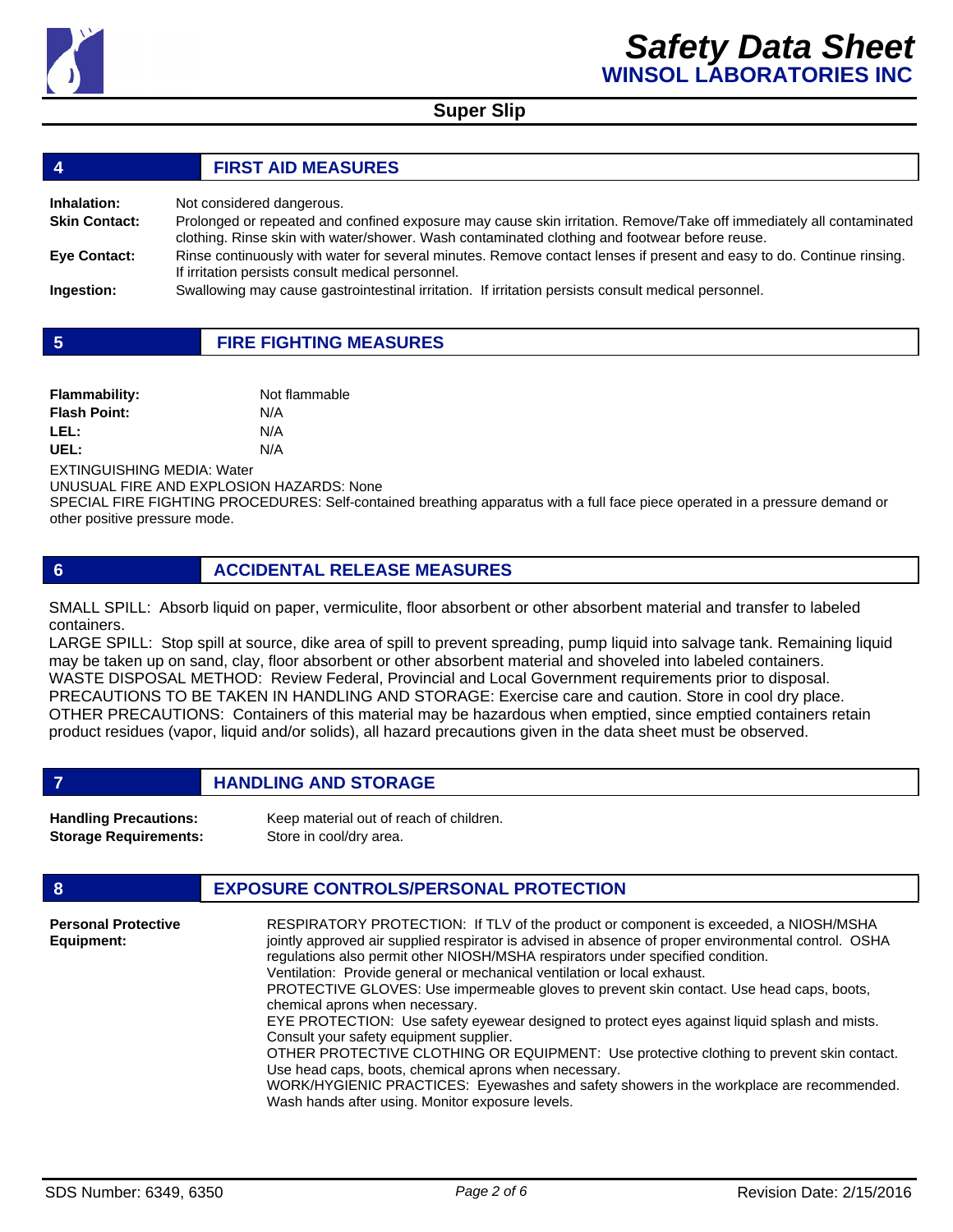

| 9                                                                                                                                                                                                                                                                    | PHYSICAL AND CHEMICAL PROPERTIES                                                                                                                                                                        |                                                                                                                                                |                                                                                                                                |  |
|----------------------------------------------------------------------------------------------------------------------------------------------------------------------------------------------------------------------------------------------------------------------|---------------------------------------------------------------------------------------------------------------------------------------------------------------------------------------------------------|------------------------------------------------------------------------------------------------------------------------------------------------|--------------------------------------------------------------------------------------------------------------------------------|--|
| Appearance:<br><b>Physical State:</b><br><b>Odor Threshold:</b><br><b>Spec Grav./Density:</b><br><b>Viscosity:</b><br><b>Boiling Point:</b><br><b>Flammability:</b><br><b>Partition Coefficient:</b><br>Vapor Pressure:<br>pH:<br>Evap. Rate:<br><b>Decomp Temp:</b> | Clear<br>Liquid<br>No data available<br>1.01<br>No data available<br>No data available<br>None<br>No data available<br>No data available<br>No data available<br>No data available<br>No data available | Odor:<br>Solubility:<br><b>Freezing/Melting Pt.:</b><br><b>Flash Point:</b><br><b>Vapor Density:</b><br><b>Auto-Ignition Temp:</b><br>UFL/LFL: | Mild<br>100% in water<br>No data available<br>No data available<br>No data available<br>No data available<br>No data available |  |

### **10 STABILITY AND REACTIVITY**

**Chemical Stability: Conditions to Avoid: Materials to Avoid: Hazardous Decomposition: Hazardous Polymerization:**

Product is stable under normal conditions. N/A Strong Oxidizing Agents, Acids. Not known. Will not occur. **Reactivity: Product is stable under normal conditions.** 

### **11 TOXICOLOGICAL INFORMATION**

Propylene glycol (57-55-6) :

Information on toxicological effects Acute toxicity: Oral LD50 LD50 Oral - rat - 20,000 mg/kg Inhalation LC50 no data available Dermal LD50 LD50 Dermal - rabbit - 20,800 mg/kg Other information on acute toxicity LD50 Intramuscular - rat - 14 g/kg LD50 Intravenous - dog - 26 g/kg LD50 Intraperitoneal - rat - 6,660 mg/kg LD50 Subcutaneous - rat - 22,500 mg/kg LD50 Intravenous - rat - 6,423 mg/kg LD50 Intraperitoneal - mouse - 9,718 mg/kg Remarks: Lungs, Thorax, or Respiration:Chronic pulmonary edema. Kidney, Ureter, Bladder:Changes in both tubules and glomeruli. Blood:Changes in spleen. LD50 Subcutaneous - mouse - 17,370 mg/kg Remarks: Behavioral:Change in motor activity (specific assay). Behavioral:Muscle contraction or spasticity. Cyanosis LD50 Intravenous - mouse - 6,630 mg/kg LD50 Intravenous - rabbit - 6,500 mg/kg Skin corrosion/irritation: Skin - Human - Mild skin irritation - 7 d Serious eye damage/eye irritation: Eyes - rabbit - Mild eye irritation Respiratory or skin sensitisation: no data available Germ cell mutagenicity: no data available

Carcinogenicity:

No component of this product present at levels greater than or equal to 0.1% is identified as probable, possible or confirmed human carcinogen by IARC, ACGIH, NTP and OSHA.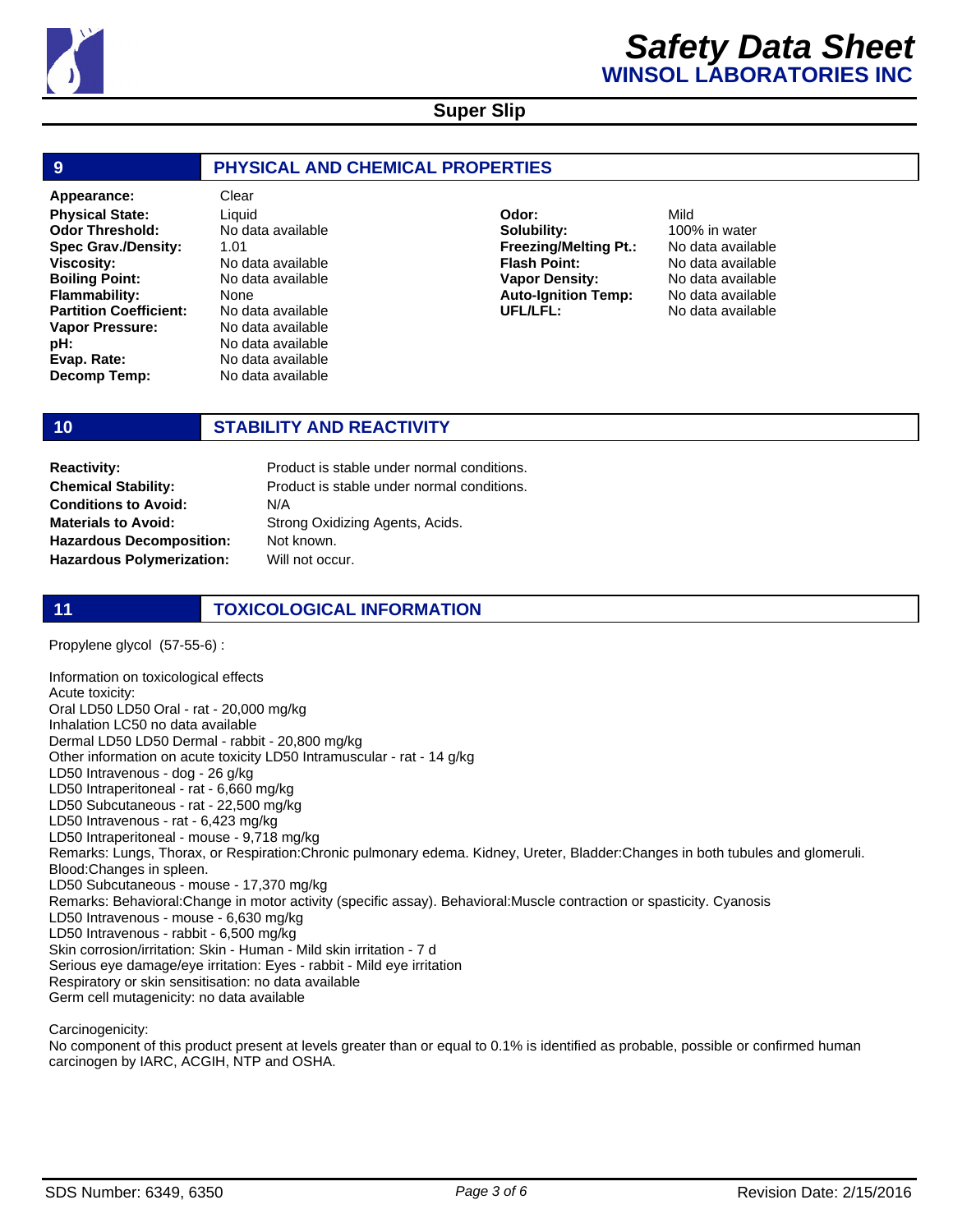

Reproductive toxicity: no data available Teratogenicity: no data available Specific target organ toxicity - single exposure (Globally Harmonized System): no data available Specific target organ toxicity - repeated exposure (Globally Harmonized System): no data available Aspiration hazard: no data available Potential health effects: Inhalation May be harmful if inhaled. May cause respiratory tract irritation. Ingestion May be harmful if swallowed. Skin May be harmful if absorbed through skin. May cause skin irritation. Eyes May cause eye irritation. Signs and Symptoms of Exposure: Gastrointestinal disturbance, Nausea, Headache, Vomiting, Central nervous system depression Synergistic effects: no data available Additional Information: RTECS: TY2000000

Ethanol or Ethyl alcohol or Ethanol solutions or Ethyl alcohol solutions (64-17-5) :

Information on toxicological effects Acute toxicity: LD50 Oral - rat - 7,060 mg/kg Remarks: Lungs, Thorax, or Respiration:Other changes. LC50 Inhalation - rat - 10 h - 20000 ppm Dermal: no data available Skin corrosion/irritation: Skin - rabbit Result: No skin irritation - 24 h (OECD Test Guideline 404) Serious eye damage/eye irritation: Eyes - rabbit Result: Mild eye irritation - 24 h (OECD Test Guideline 405) Respiratory or skin sensitisation: no data available Germ cell mutagenicity: no data available

Carcinogenicity: Carcinogenicity - mouse - Oral: Tumorigenic:Equivocal tumorigenic agent by RTECS criteria. Liver:Tumors. Blood:Lymphomas including Hodgkins disease.

No component of this product present at levels greater than or equal to 0.1% is identified as probable, possible or confirmed human carcinogen by IARC, NTP and OSHA.

Reproductive toxicity: no data available Reproductive toxicity - Human - female - Oral: Effects on Newborn: Apgar score (human only). Effects on Newborn: Other neonatal measures or effects. Effects on Newborn: Drug dependence. Specific target organ toxicity - single exposure: no data available Specific target organ toxicity - repeated exposure: no data available Aspiration hazard: no data available Additional Information: RTECS: KQ6300000 Central nervous system depression, narcosis, Damage to the heart., To the best of our knowledge, the chemical, physical, and toxicological properties have not been thoroughly investigated. Stomach - Irregularities - Based on Human Evidence

Poly(oxy-1,2-ethanediyl), .alpha.-methyl-.omega.- (27306-78-1) : no data available

**12 ECOLOGICAL INFORMATION** 

Propylene glycol (57-55-6) :

Information on ecological effects Toxicity: Toxicity to fish mortality NOEC - Pimephales promelas (fathead minnow) - 52,930 mg/l - 96 h. Toxicity to daphnia mortality NOEC - Daphnia - 13,020 mg/l - 48 h. and other aquatic invertebrates EC50 - Daphnia magna (Water flea) - > 10,000 mg/l - 48 h Persistence and degradability: no data available Bioaccumulative potential: no data available Mobility in soil: no data available PBT and vPvB assessment: no data available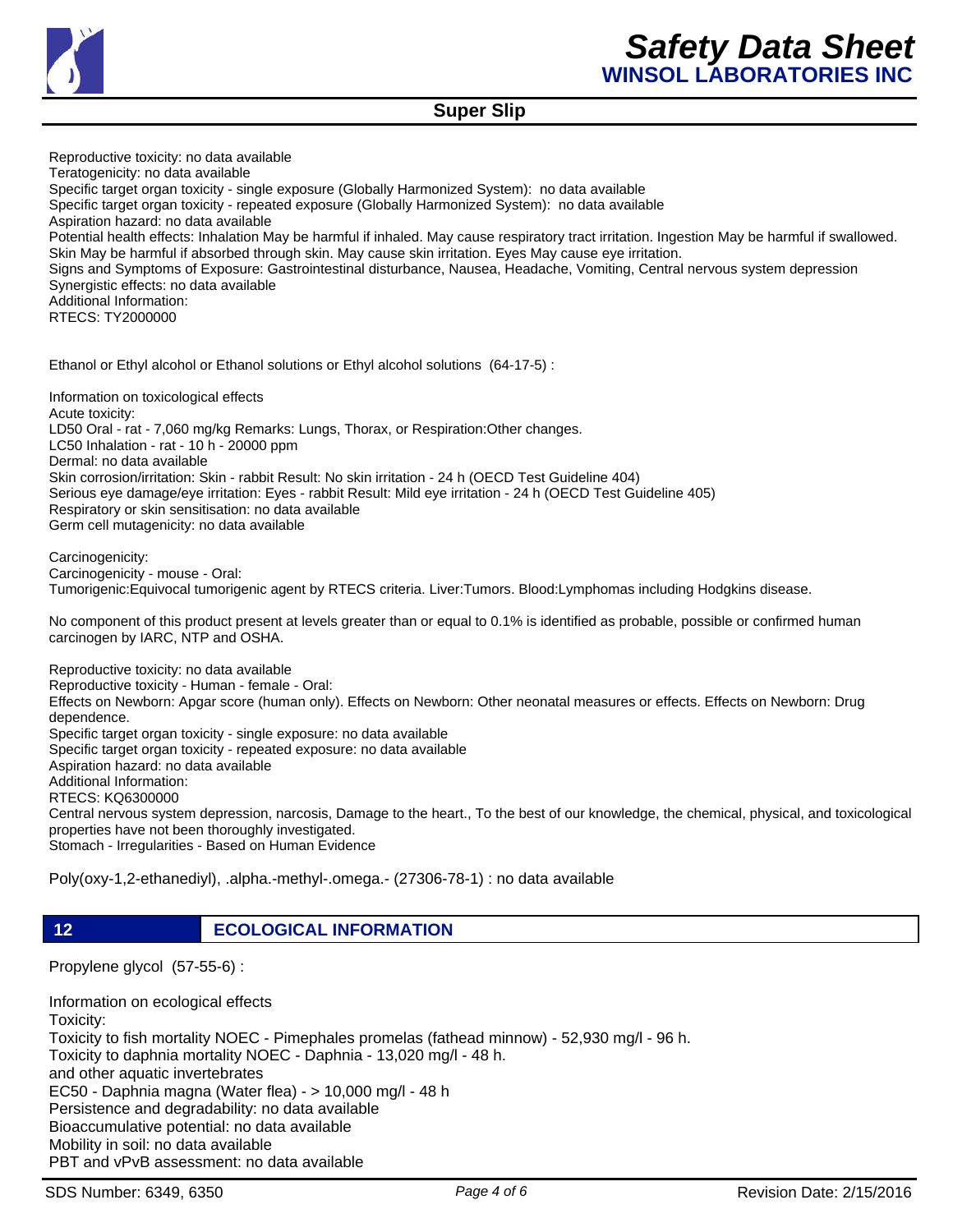

Other adverse effects: no data available

Ethanol or Ethyl alcohol or Ethanol solutions or Ethyl alcohol solutions (64-17-5) : no data available

Poly(oxy-1,2-ethanediyl), .alpha.-methyl-.omega.- (27306-78-1) : no data available

### **13 DISPOSAL CONSIDERATIONS**

Waste Disposal Method: Review Federal, Provincial and Local Government requirements prior to disposal.

**14 TRANSPORT INFORMATION**

Non-hazardous.

**15 REGULATORY INFORMATION**

Component (CAS#) [%] - CODES

Poly(oxy-1,2-ethanediyl), .alpha.-methyl-.omega.- (27306-78-1) TSCA

Propylene glycol (57-55-6) HAP, PA, TSCA

----------------------------------------------------------------

Ethanol or Ethyl alcohol or Ethanol solutions or Ethyl alcohol solutions (64-17-5) MASS, OSHAWAC, PA, TSCA, TXAIR

All ingredients for this product are listed on the TSCA inventory. SARA Title III chemicals: None California Prop 65 chemicals: This product contains chemicals known to the State of California to cause cancer or reproductive toxicity. Ethanol (64-17-5) [.5-2%] CERCLA reportable quantity: None RCRA hazardous waste no: None

Regulatory CODE Descriptions

---------------------------------------------------------------- TSCA = Toxic Substances Control Act HAP = Hazardous Air Pollutants PA = PA Right-To-Know List of Hazardous Substances MASS = MA Massachusetts Hazardous Substances List OSHAWAC = OSHA Workplace Air Contaminants TXAIR = TX Air Contaminants with Health Effects Screening Level